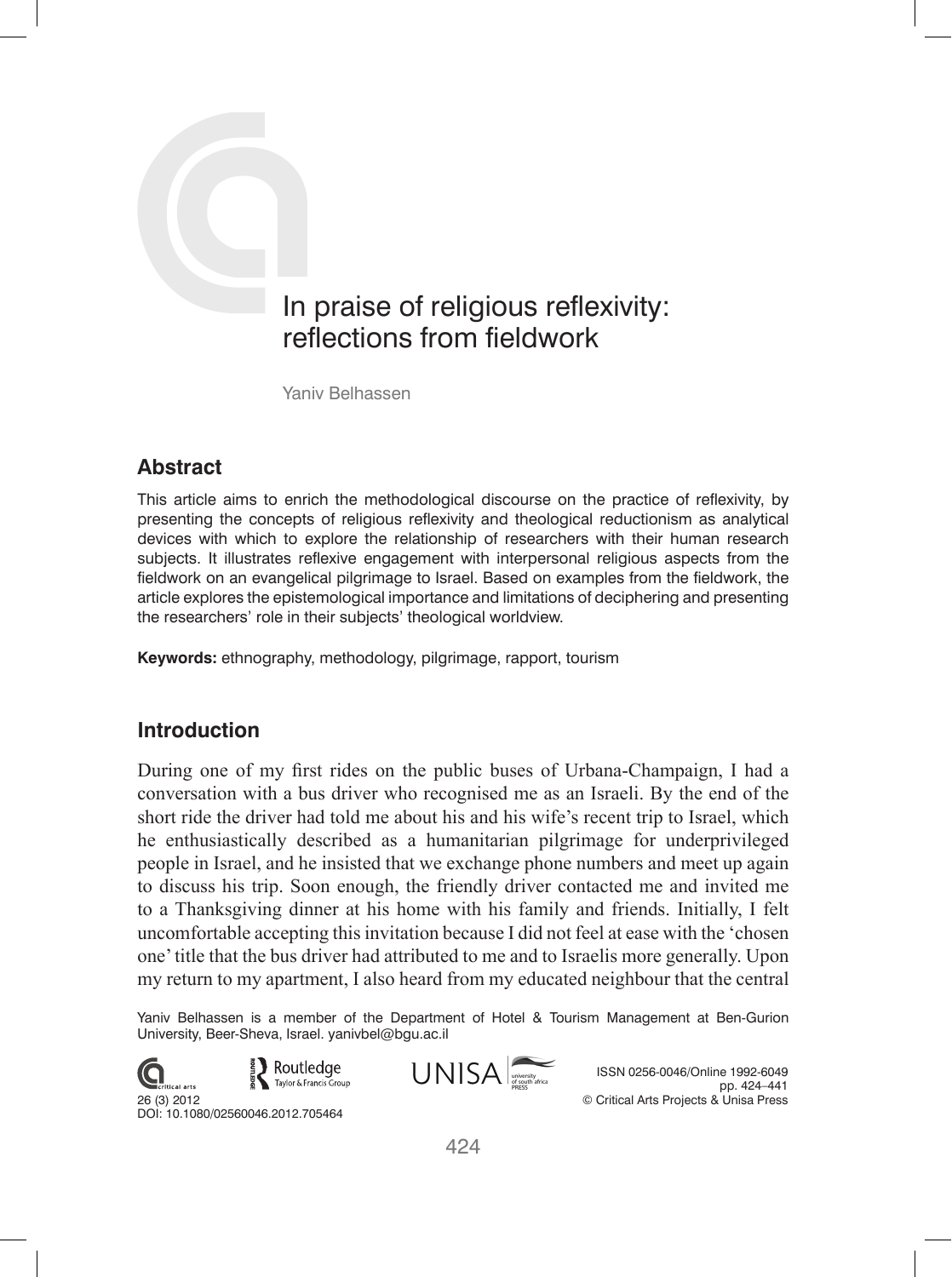concern of groups like the one this bus driver was affiliated to, was to bring about a messianic era in Israel – an era they see as inextricably intertwined with the return of Jesus. I had also heard that these Christians usually believe that the Third Temple should be built in Jerusalem and appear, at times, to be oblivious to the political and territorial realities surrounding this situation. However, the friendliness of the driver and my curiosity superseded all of these concerns, and I eventually decided to go.

This was probably my earliest encounter with members of the local evangelical community which later on became the major resource of my dissertation, which dealt specifically with evangelical pilgrimages to Israel. Retrospectively, I find that the mixed emotions and the ambiguity I feel toward the people I have studied, as already reflected in this early encounter, are valuable for illustrating how my religious affiliation and nationality were interwoven with a religious research project. The above fieldwork diary extract of the accidental encounter with a former pilgrim also demonstrates the complexity of my relationship with most of my informants and the theological-political ideology – which is called *Christian Zionism* – that guides their journeys. My desire to talk to these people, who support Israel and love it passionately and unconditionally, probably emanated from my own sympathy for my country, at times when harsh criticism against Israeli policy and Zionist ideology were frequent. I have come to realise, however, that while I respect my Jewish heritage, my sympathy toward Israel and my understanding of the Zionist cause are mainly based on my lived experience as an Israeli and on other rational reasons, as opposed to those of some of my informants.

As it shall become apparent, I started solving the puzzle of my own attitude toward my informants by a dual process of listening to my respondents and understanding their worldview on the one hand, and learning the theological basis of the complex relationship between American evangelicals and the nation-state of Israel, on the other. Although it was quite clear from the beginning of this research that I could not 'go native' in this case, I wanted to gain entry into my fieldwork by being authentic to myself, and without pretending to be someone else simply in order to establish a rapport with my informants. This mission was quite difficult, as I became aware of differences between what seemed to be as a shared empathy toward the State of Israel and its complicated geopolitical circumstances. When these differences struck me during the meetings with my informants, I struggled with questions, such as how I should represent my role and my voice genuinely. How could I remain true to myself in these encounters without hiding my (liberal) approach to Judaism and Middle Eastern politics? How could I discuss political issues without hurting the feelings of people who truly believe in the holiness of the Holy Land and in the relevance of a promise made to my ancestors thousands of years ago? These issues became relevant during my fieldwork, which took place during events, such as the Israeli disengagement from Gaza and parts of the West Bank; the stroke-induced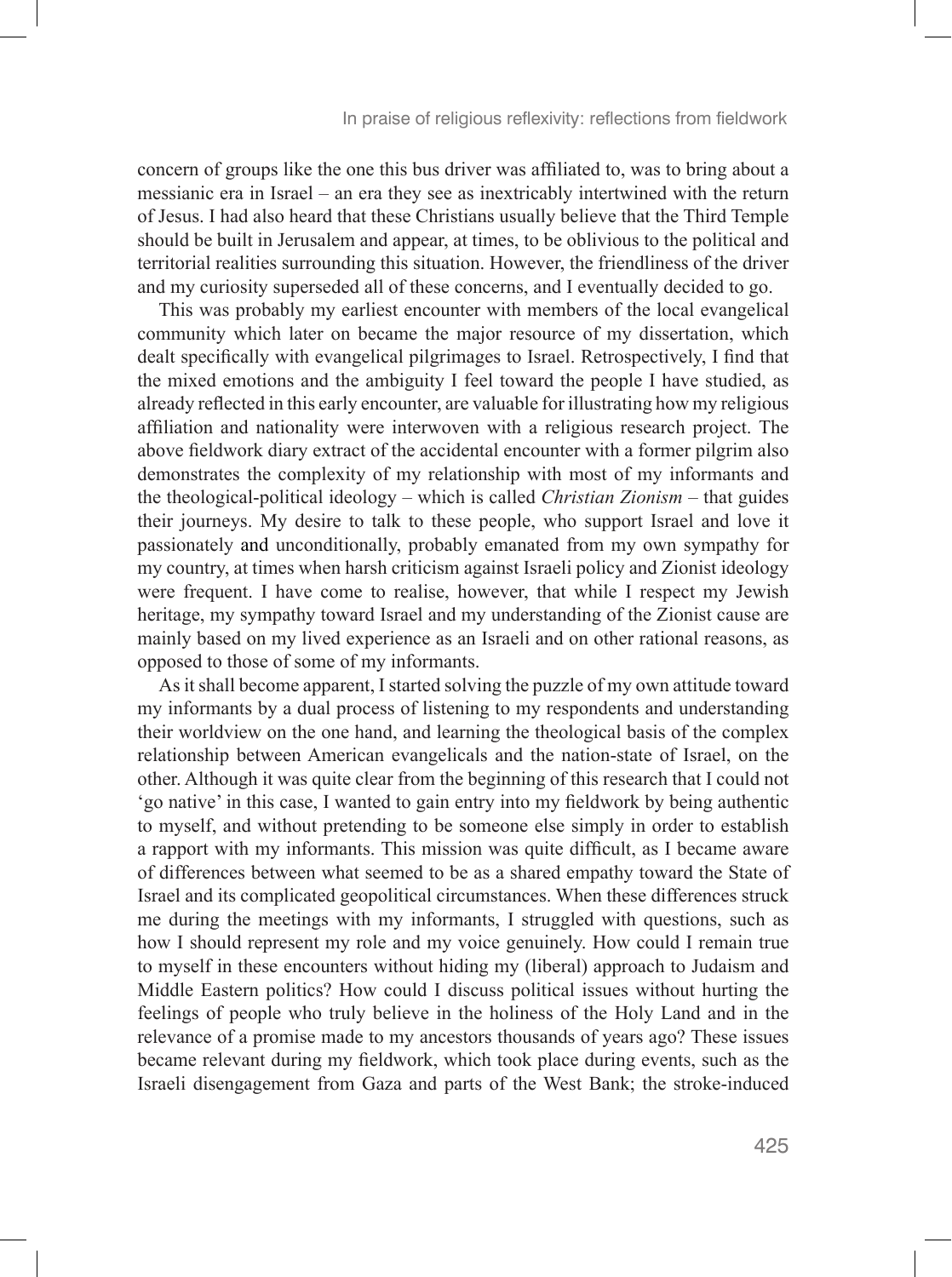coma of Prime Minister, Ariel Sharon; and the 2006 Israel–Hezbollah War. Thus, in addition to the concepts of theological reductionism and religious reflexivity suggested here, this article also seeks to give voice to issues which usually remained in the background of the research.

Religious scholar Marie Griffith (1997: 21) insightfully notes that 'anyone writing about the multifaceted and overlapping traditions of American evangelicalism encounters difficulties in terminology, owing as much to elasticity of the words used to describe various constituencies as to the intertwining of the traditions themselves'. Given the dynamic development of contemporary American evangelicalism in general, and dispensationalism in particular, such a mission becomes even more complicated. Thus, and notwithstanding the varying historical backgrounds and connotations of each of the various labels used in this study, it is important to note that I use terms such as 'conservative evangelicals', 'fundamentalists' and 'Christians' interchangeably. Following Griffith, I use the label 'evangelical' to indicate the larger sub-culture to which my subjects belong. I use the labels 'dispensationalists' and 'Christian Zionists' loosely to refer to general shared tenets in the religious ideologies held by the participants in this study.

#### **Literature review**

#### The practice of reflexivity in social research

Douglas Macbeth (2001: 35) provides a broad definition that may illustrate the view of reflexivity as a mode of thinking by referring to it as 'a deconstructive exercise for locating the intersection of author, other text, and world, and for penetrating the representational exercise itself'. A more detailed explanation is suggested by Michael Patton (2002: 65), who argues that 'reflexivity reminds the qualitative inquirer to be attentive to and conscious of the cultural, political, social, linguistic, and ideological origins of one's own perspective and voice as well as the perspective and voices of those one interviews and those to whom one reports'. As reflected in the last part of his definition, Patton refers to reflexivity in the context of what he calls 'triangulated inquiry', which encompasses the intersection between the three research actors: the author, those studied, and the audience. He suggests a series of questions that social inquirers should address in their attempt to be reflective. In his approach, Patton not only stresses the need for a systematic procedure by which reflexivity can be part of the means used to establish the trustworthiness of research, but also the importance of presenting the 'products' of this activity to the audience in the research report (see, e.g., Cohen 2007; Saukko 2002).

In their book *Key themes in qualitative research*, Paul Atkinson, Amanda Coffey and Sara Delamont (2003) devote a chapter to revisiting Howard Becker's (1967) influential article 'Whose side are we on?', in order to examine its relevance to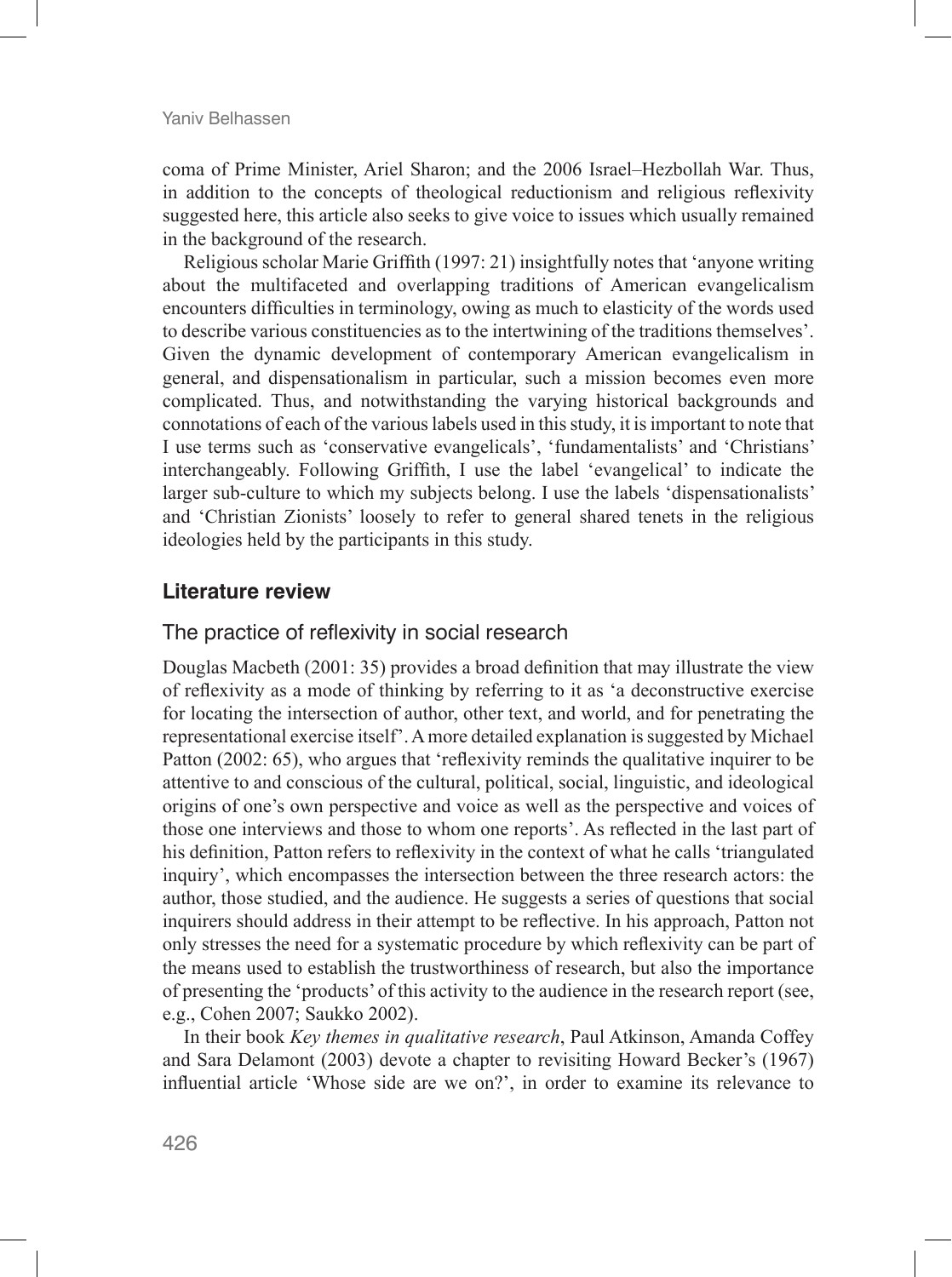contemporary qualitative research. They suggest that Becker's formerly controversial argument, that social researchers cannot avoid taking sides while studying social issues, has become a common premise in the qualitative camp since 1967, largely because scholars have begun to recognise the value of reflexive thinking, in which they critically engage with their own role as constructors of their scholarship and interpreters of social reality, rather than attempting to take the role of 'objective' observers. An important development in this regard is the self-reflective celebration of personal characteristics that used to be considered private and irrelevant to the research, such as health status, victimisation experiences, racial/ethnic affiliation, gender, sexual orientation, etc. Interestingly, as Atkinson and his colleagues note, religion is perhaps the only dimension of identity that researchers still avoid being reflective about. As they put it, '[p]apers at conferences rarely start "As a Baptist", but frequently begin "As a cancer survivor", or "As a carer" or "As a recovering alcoholic/bulimic/domestic violence victim"' (2003: 90).

Despite the tendency to avoid religious reflexivity, regarding other aspects of researcher influence and their role in fieldwork, reflexivity has been encouraged as a practice in the methodological literature of social and cultural studies (Denzin 1997; Gray 2003; LeCompte 1999; Saukko 2003). All research involves the act of interpreting data, and the notion of reflexivity refers to 'interpreting one's own interpretation, looking at one's own perspective from other perspectives, and turning a self-critical eye onto one's own authority as interpreter and author' (Alvesson & Skoldberg 2000: vii). Alvesson and Skoldberg (2000) argue that research conceived as a simple mirroring of empirical facts (reality) and research results (text) is untenable; however, careful attention to empirical material is central to good social research. They defend the view that empirical material is always interpreted reflexively. Reflexive interpretation, in turn, involves philosophical reflection on theoretical assumptions, the importance of language and pre-understandings on the one hand, as well as the problematic aspects of the researcher's assumptions, his/her interactions with respondents and informants, and his/her location in a research community, on the other. Thus, at least when taken in this basic sense, religious reflexivity appears to be a valuable exercise that can benefit almost all types of researchers in the study of evangelical pilgrimage, regardless of the scholar's religious affiliation and disposition (Hall 2004; Riley & Love 2000).

Arguably, the difficulty of being religiously reflexive derives from the supposed limitations of all religions as being pre-scientific, unscientific and antiscientific. Many philosophers and intellectuals during the Enlightenment – which is arguably the founding era of social research and humanities – attributed religion to primitive thinking, usually holding that in the rational era which humanity was entering, the role of religions would inevitably decline (Stark, Iannaccone & Finke 1996; Taylor 2007). It was the founding father of sociology, Auguste Comte, who argued in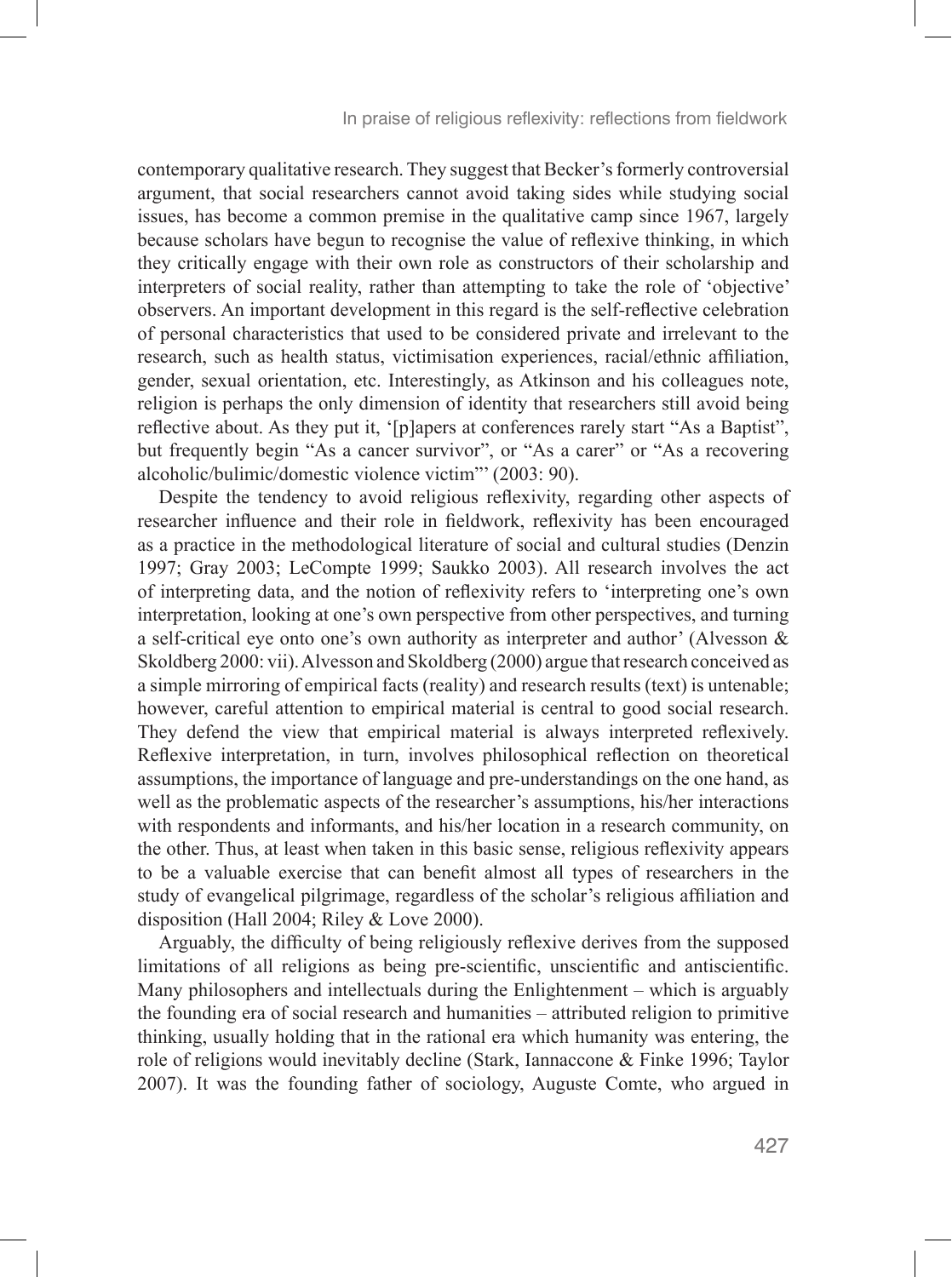his book *The positive philosophy* (1896) that the 'theological' stage was the most primitive stage in the course of cultural evolution. Similarly, Sigmund Freud, the founding father of psychology, viewed religion as 'neurosis', 'illusion', and 'childishness to be overcome'. A pertinent reflection of such an approach can be found in the collected volume on Protestant fundamentalism in the United States, *The fundamentalist phenomenon*, in which psychologist Mortimer Ostow (1990: 113) argues that evangelicals are unable to accommodate 'the realities of modern life' and that they are 'regressing to the state of mind of the child who resists differentiation from its mother'. Given this alleged tension between academic research and religious belief, it is therefore not surprising that there is a lower level of religious adherence among many academic communities, and that religious reflexivity is not common practice among academics.

Early discussions of the concept of reflexivity often occurred in the context of concerns about the evaluation of qualitative research, as exemplified by Lincoln and Guba's early (1985) work on this matter, in which they advocated the creation of an alternative set of criteria for assessing the quality and credibility of qualitative (or, in their terms, 'naturalistic') inquiry, anchored in the concepts of 'dependability' and 'authenticity'. While dependability refers to the need for researchers to report on the systematic process followed during their investigations, authenticity refers implicitly to the notion of reflexivity, citing it as a key criterion that should be taken into consideration when evaluating qualitative research. Interestingly, these two criteria reflect yet another struggle of social researchers to justify their work as trustworthy and academic. The dependability criterion reflects an attempt to show that social inquiry does not lack the rigour of other academic endeavours, and the authenticity criterion reflects the unique characteristics and challenges of studying other humans.

In addition to the establishment of research trustworthiness, reflexivity has also been discussed as a useful tool for expanding the perceptions of inquirers as to their own understanding of the examined phenomena. This is to say that the self-awareness of the various intersections in Patton's 'triangulated inquiry' (authors, those studied, audience) also has an epistemological value. By being reflective about the research process, researchers may ask themselves genuine questions about how the way the research questions were written, the research designs planned, the 'raw' data analysed, or the research products presented to an audience, may have influenced the construction of their scholarly work.

From the popularity of the term in the research discourse, it seems that most scholars in the qualitative camp would agree that reflexivity is an important virtue that allows scholars to apply self-awareness to the process of conducting and writing social research. However, as reflected in various qualitative papers in the field of tourism, disagreements still exist about the role of reflexivity in the research report.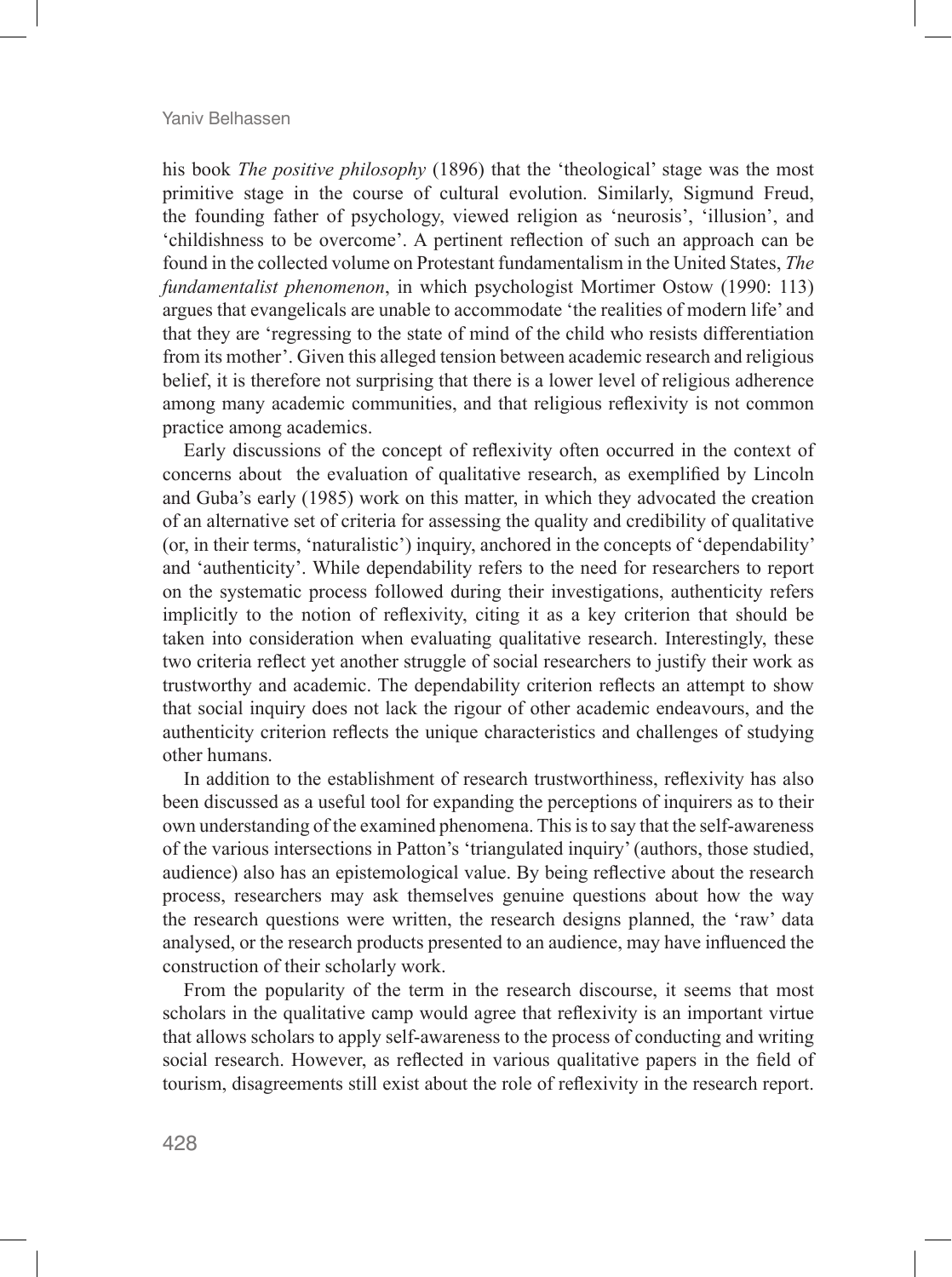Arguably, most scholars accept reflexivity as an important mode of thinking about the practice of conducting social research, but there is little agreement on the way it should be presented when writing a research report (see Cohen 2007). Such disagreements probably emanate from the diverse philosophical premises that guide social researchers. Some approaches to social research are inherently reflective (e.g. auto-ethnography), while others do not overtly require reflexivity. For example, where inherently reflective approaches are concerned, sociologist Harlod Garfinkel (1967), in his development of the ethnomethodological perspective, suggests that scholars must assume that they are bringing their own meanings to their analyses of the actions of their subjects. In fact, Garfinkel advocates that social researchers should be reflective about their role as interpreters of other humans who hail from different backgrounds and hold different values.

Conversely, the post-positivistic tradition, which governed social research during the second half of the  $20<sup>th</sup>$  century and still has numerous supporters in many social research circles, advocates systematic efforts to minimise the influence of the researcher in the production of research findings, as well as the researcher's presence in the final description of the examined phenomenon. Caton (2007) points to the relative absence of a reflexive voice in tourism scholarship, and suggests it can advance our understanding of the tourist experience (see also Phillimore & Goodson 2004). It is important to note that many core tenets of contemporary post-positivism are not necessarily incommensurable with the idea of reflexivity. For example, postpositivists are non-foundationalists, in the sense that they acknowledge the fact that there are no secure foundations for the knowledge that we humans are creating (Baronov 2004; Schwandt 2001). They recognise the fallibility and provisionality of knowledge claims, realising that both the generation and evaluation of research products are mediated by humans. These premises, along with the aspiration of post-positivists for methodological rigour and academic integrity, can be seen as an acknowledgment that the researcher is not a passive translator of objective reality, but an active agent in knowledge production. Despite these admissions, however, there has been very little room in the post-positivistic tradition for deliberate deconstructive reflective discussions on the influence of researcher values and identity on research processes and outcomes, although reflexivity would seem to be a valuable tool for a research philosophy that recognises the inevitability of researcher bias and seeks to minimise its effects. It is thus logical that the idea of formally including reflective discussions in research reports, in which researchers engage with their identities and emotions and reveal how they are personally intertwined with their projects, has a tendency to provoke unease in a research culture that advocates the value of professionalism and is suspicious of approaches that emphasise the researcher as a unified being who is personally and contextually engaged in investigations he/she undertakes. Thus, while some of the premises behind the notion of reflexivity would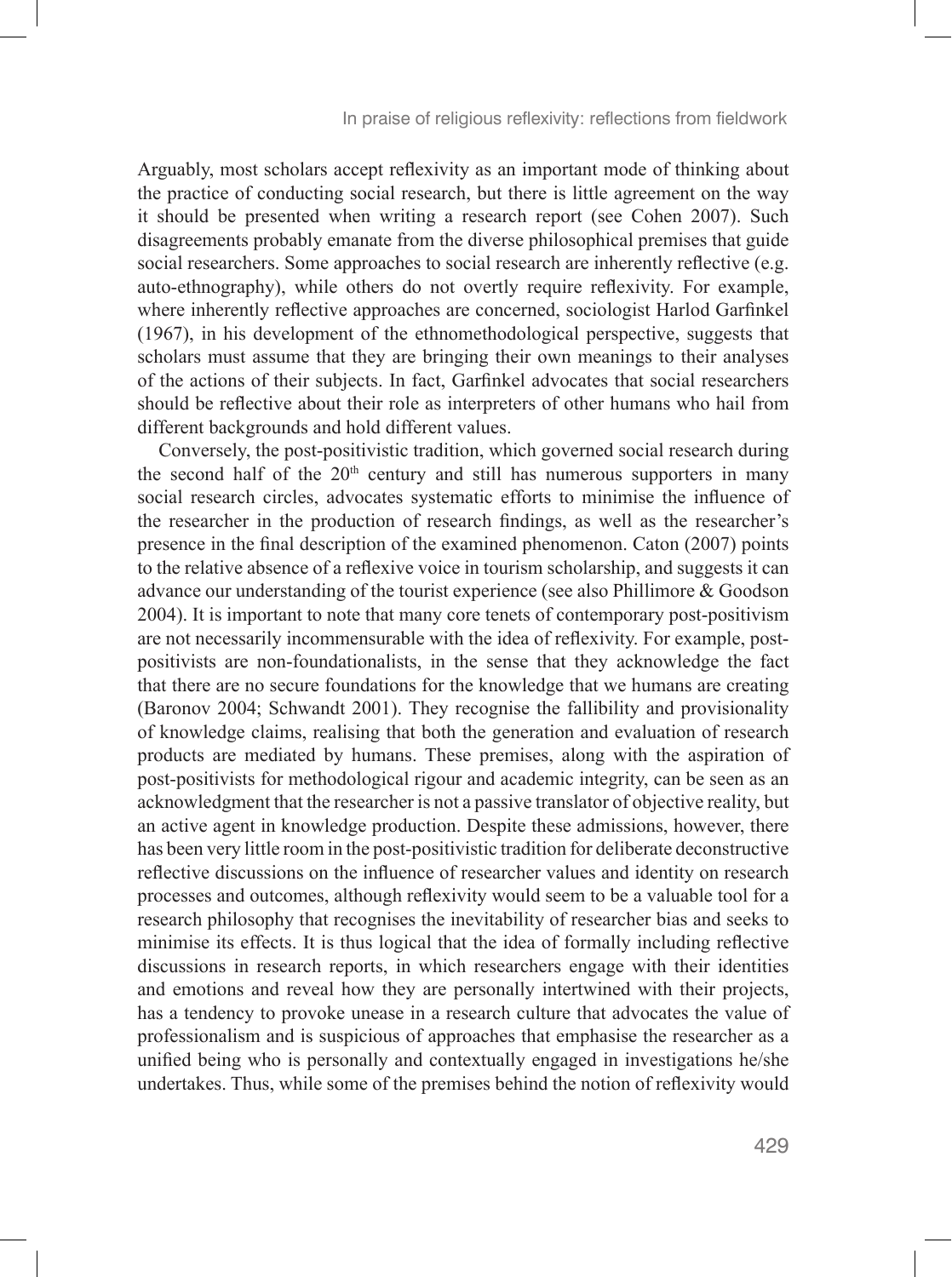appear to be implicitly evident in post-positivist thinking, issues of philosophy, history and academic culture combine to render it problematic in written practice.

## **Evangelical pilgrimage: theo-political background**

The support of contemporary evangelical pilgrims for the nation-state of Israel is rooted in their attitude toward the Jewish people, more generally (Caroll 2002; McGinn 1979). To understand the development of such support, it is important to trace it within the theological tradition of supersessionism, or by its popular name, replacement theology. In the fourth-century Roman Empire, the church looked at biblical prophecies regarding the return of the Jews to their homeland through the supersessionist lens. Supersessionists perceive the diaspora of the Jewish people as a form of punishment for their failure to accept Jesus as the Messiah. Subsequently, in this view, the group that had been considered to constitute the biblical 'Jewish people' before the life of Jesus was seen as ceasing to exist, following its members' failure to accept Christ. During the Reformation movement of the late  $16<sup>th</sup>$  century, the wide circulation of the Bible and its translation into various languages allowed Christians to read the biblical history of the Jewish people. This, in turn, engendered various readings that challenged the established church and its related doctrines. By employing a literal approach to the interpretation of biblical prophecies, some Christian theologians concluded that the prophecies regarding the restoration of Israel referred to the Jewish nation, because God's covenant with them was eternal. The combination of interpretive protocols that favoured a literal reading of the Bible and the assumption of the Bible's inerrancy generated the idea that God's covenant with the Jews was still valid. This new reading of the biblical prophecies stood in contrast to supersessionism, which assumes that Christianity is God's new Israel and that the Jews are no longer the 'chosen people' (see also Ariel 1991; Marsden 1980; Pragai 1985; Weber 2004).

During the  $19<sup>th</sup>$  century, several millennial theologians and clergymen who followed the tradition of the literal interpretation of biblical prophecies, popularised the notion that the restoration of the Jews in the Holy Land – an event believed to constitute the fulfilment of biblical prophecies – was a prerequisite for the second advent of Jesus (this interpretive tradition is known as futurist premillennialism). Hence, the material instantiation of the Zionist ideology (i.e. the establishment of the State of Israel in 1948) is viewed by futurist premillennialists as a signifier of the imminent return of Christ. The term 'Christian Zionists' refers to those Christians who perceive an affinity with the state of Israel, and with the Jewish people in general, and whose support is manifested in various ways.

At the end of the 19<sup>th</sup> century, John Nelson Darby (1800–1882), a British clergyman, developed a distinct millennialist doctrine which he named dispensationalism. Based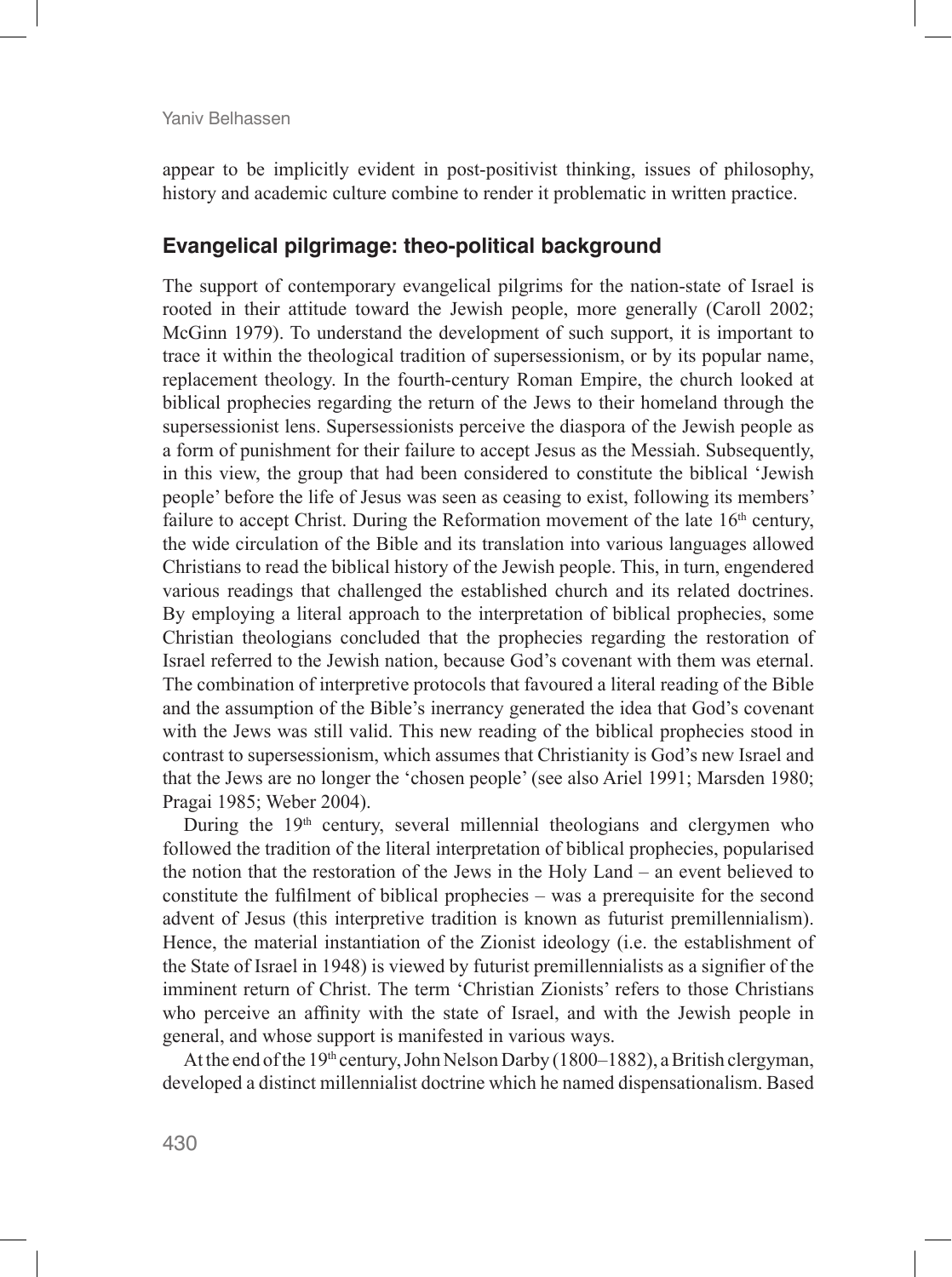on a literal interpretative approach to biblical prophecies and a belief that they would be fulfilled in the future, Darby suggested an outline for the end of human history. Like other post-Reformation theologians who challenged supersessionism, Darby argued that the Jews would play a crucial role in the end-times (Marsden 1980; Sandeen 1967, 1970; Weber 2004). Historians note that for some American evangelicals, who were influenced by such readings of the Bible, a visit to the Holy Land became a visit to see where the biblical prophecies would be fulfilled. William Eugene Blackstone (1841–1935), a popular Bible teacher and evangelical activist, illustrated how dispensationalism started to influence the motives of American evangelicals who travelled to the Holy Land. In 1888, accompanied by his daughter, Blackstone made his first trip to the Holy Land, where he met Jewish Zionist pioneers who were establishing new colonies in the Ottoman Empire. The trip gave an additional impetus to Blackstone's dream to see the restoration of the Jewish people in their ancient land (Ariel 1989).

Evangelical tours to the Holy Land in the  $20<sup>th</sup>$  century were influenced by the political developments of the era and, more specifically, by the realisation of the Zionist aspiration to establish a Jewish homeland. Neither the evangelical visitors to the area nor the scholars who studied them could ignore the conflict between the Zionist movement and the Arab nationalist response that strongly opposed any idea of Jewish sovereignty in the region. Both pilgrims and scholars had to take sides in this conflict. For an academic scholar, picking a side means trying to be objective by revealing the way religious beliefs influence politics, and vice versa. Wagner (1998, 2003), for example, suggests that bringing evangelical pilgrims to Israel was part of an Israeli strategy that arose from 'the potential power of the evangelical subculture and Israel's desire to mobilize it as a base of support that could influence American foreign policy' (Weber 2004: 220–222). In his other writings, Wagner states that the Israeli government, with the help of American fundamentalists, secretly planned to take over the West Bank. He suggests that since American fundamentalists believe Israeli sovereignty in Judea and Samaria is a prerequisite for the Second Coming of Jesus, they collaborated to implement Israeli policy in the West Bank (a similar approach can be found in Halsell 1986).

Another example of such theopolitical reductionist analysis is reflected in Stephen Sizer's (1999) categorisation of Protestant pilgrimages. Sizer divides contemporary Protestant pilgrimages to the Holy Land into three groups: Evangelicals, Fundamentalists, and the Living Stones. He suggests that 'Evangelicals' visit places with biblical significance to enrich their knowledge, suggesting that these tours are educational, not religious in their essence. Accordingly, he claims that these tours do not address 'either the present Middle East conflict or necessarily [engage] in theological praxis' (ibid: 86). He further claims that 'the presence of an ancient and oriental Christianity is either ignored, misunderstood or … criticized for desecrating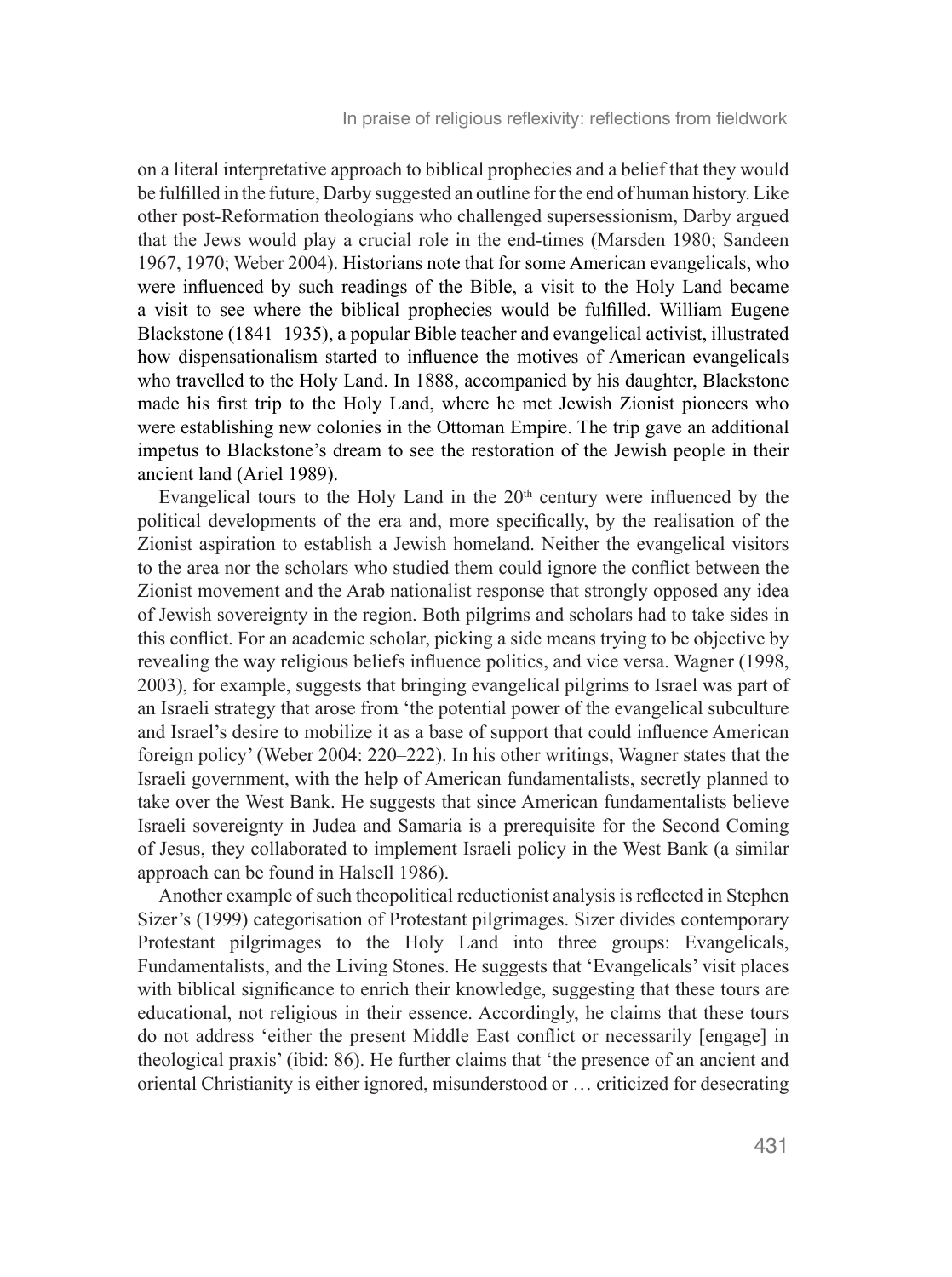the archaeological sites with what are often regarded as pagan shrines' (ibid: 86). The 'Fundamentalists', Sizer (ibid: 86) argues, are driven by the same motives 'but with the added eschatological dimension, believing themselves to be witnessing and indeed participating in the purposes of God, at work within Israel in these "Last days"'. Sizer (ibid.) further states that contrary to 'the ignorance of many Evangelicals and the harm caused by Fundamentalists', the 'Living Stones' pilgrimages that he organises 'include opportunities to meet, worship with, listen to and learn from the spirituality and experience of the indigenous Christians'. Sizer's political agenda highlights how theologies held by the pilgrims and the researchers who study them can inform the way scholarship is produced. The reflexive exercise suggested here aims to help researchers come to terms with these issues, to better understand the limitations of their own scholarship. Despite my criticism about the way theological reductionism usually characterised the relationship between evangelicals and Jews, in general, and evangelical pilgrimages, in particular – as reflected in the studies of Sizer (1999), Halsell (1986) and Wagner (1998) – I believe such an approach can be useful when setting out to analyse my own relationship with my informants. In the following section I illustrate how such a theologically-based understanding of my relationship with my informants can contribute to my attempt to be reflexive about the theo-political issues surrounding this research project.

# **My love-hate relationship with Christian Zionism**

The fieldwork on which this article is based revolves around a series of evangelical tours to Israel organised by Mr. and Mrs. B, an evangelical couple based in East Central Illinois. Mr. and Mrs. B started organising tours to Israel ten years ago and to date have put together 21 tours. Like other evangelical communities which support Israel, they frame their tours using Isaiah 40:1: 'Comfort ye my people says your God', and seek to create an environment of humanitarian aid among the pilgrims and/or to promote a view that considers the establishment of the State of Israel as a fulfilment of biblical prophecies. Since the first tour in February 2000, they have sustained a pace of two to three trips per year, one of which is primarily humanitarian in nature. Their tours usually last ten to 12 days and involve as few as 12 or as many as 72 pilgrims. A minimum of one pre-trip meeting is arranged by the organisers to share details of the trip and of the humanitarian work in which pilgrims will be engaging. I also attended promotional meetings with potential participants that were held in churches and included sermons on Judaism and the nation-state of Israel. The cost of a trip is around \$3000 per person. Some of the pilgrims get help in funding from the local evangelical community through the radio station. The organisers encourage 'delegates to build [a] support team to hold them up in prayer, to hear their stories upon their return, and assist them financially'. It is worth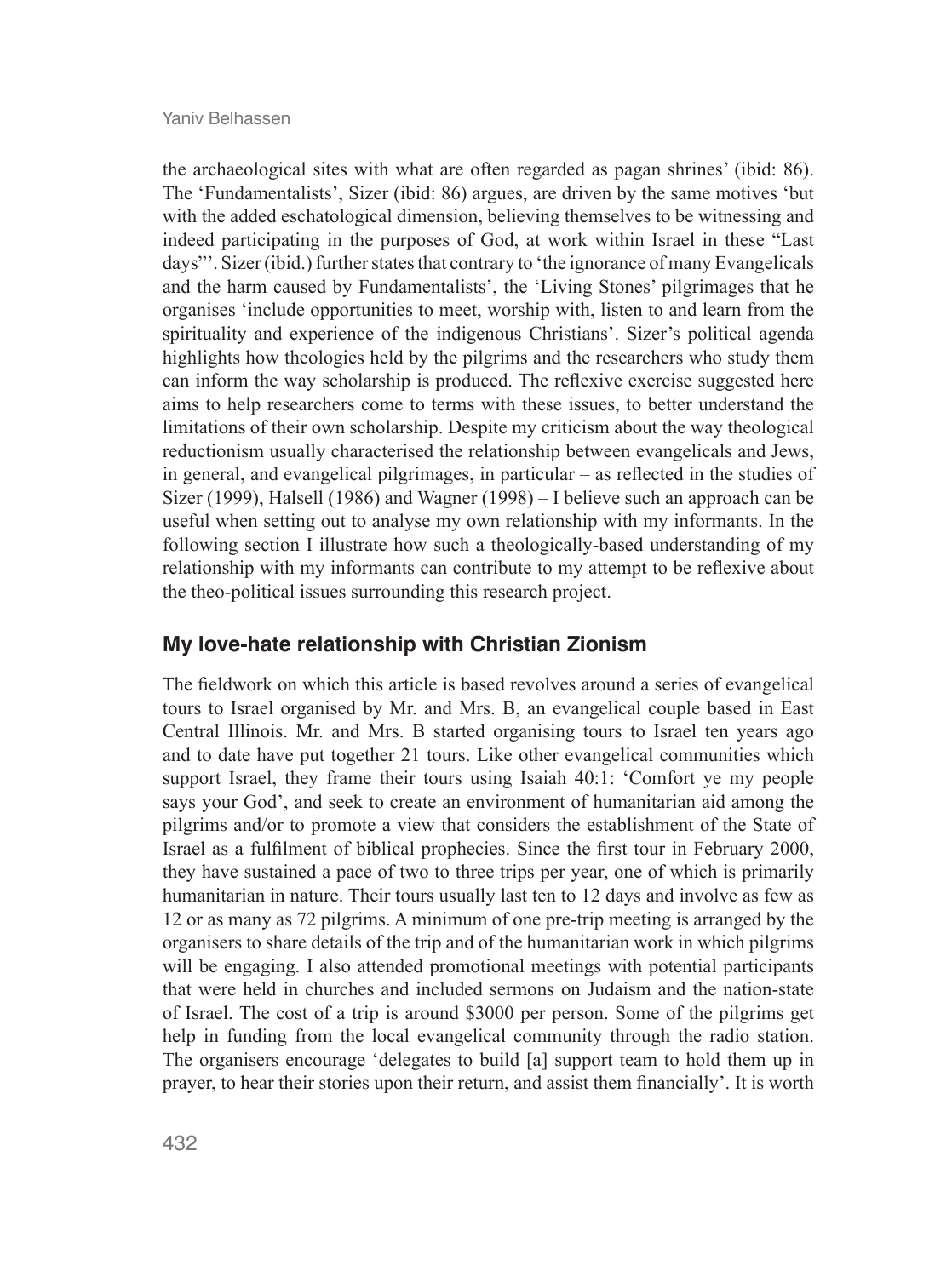mentioning that Mr. and Mrs. B are the managers of the evangelical radio station, to which I occasionally listened in an attempt to better understand them – especially those programmes broadcast from or about the tours to Israel (the couple's daily programmes are recorded and available online as voice files).

Participants in the trips volunteer in institutions and collect items from their communities which they wish to donate to the 'people of Israel', as declared in one of the brochures of the trip. The observations recorded here were also collected from a group that travelled to Israel in November 2005; their trip was titled 'Cargo of Care & Bucket Bridge: The 2005 Painting Pilgrims'. As is the practice before each humanitarian trip, the prospective pilgrims collected various items to donate while visiting Israel, including 347 teddy bears, 750 Beanie Babies, and hundreds of other toys, clothes and housekeeping articles. In Israel, the pilgrims are assigned to groups that volunteer in various institutions serving underprivileged people. Pilgrims on the 'Cargo of Care' trip were divided into seven teams, each headed by a 'team captain'. One of these captains is the painter Kathleen Jennings, who has thus far participated in six tours and painted the two pictures presented in this article (see Figures 1 and 2, see also References for further details).

The initial encounter with Mr. and Mrs. B, as well as the idea to conduct this research into the tours to Israel, was encouraged by the couple from the very beginning of this research project. In fact, they contacted me first, saying they had heard I was an Israeli who had come to Illinois to conduct research on tourism, and that they would be a perfect subject to study. The wife, who is the living spirit behind these tours, was very clear about the religious meanings she assigns to our collaboration. In our first meeting she said: 'I think God's hands are on this, God's hands are on



you … I can see it, I can sense it … .' After realising that the couple saw me as a potential agent of God, the task of deciphering my role in their religious worldview became an epistemological mission. It did not take long for me to realise that I would have to learn more about evangelical eschatology (i.e. end-time theology), in order to understand their relationship with, and attitude toward, the nation-state of Israel which, in turn, would help me better understand their motivation to travel and volunteer in Israel. Learning the outline of dispensationalism, the guiding theological doctrine behind mainstream evangelical eschatology in the past century, has helped me not only contextualise the way my respondents view me; it has also Figure 1 helped me understand the obstacles I faced while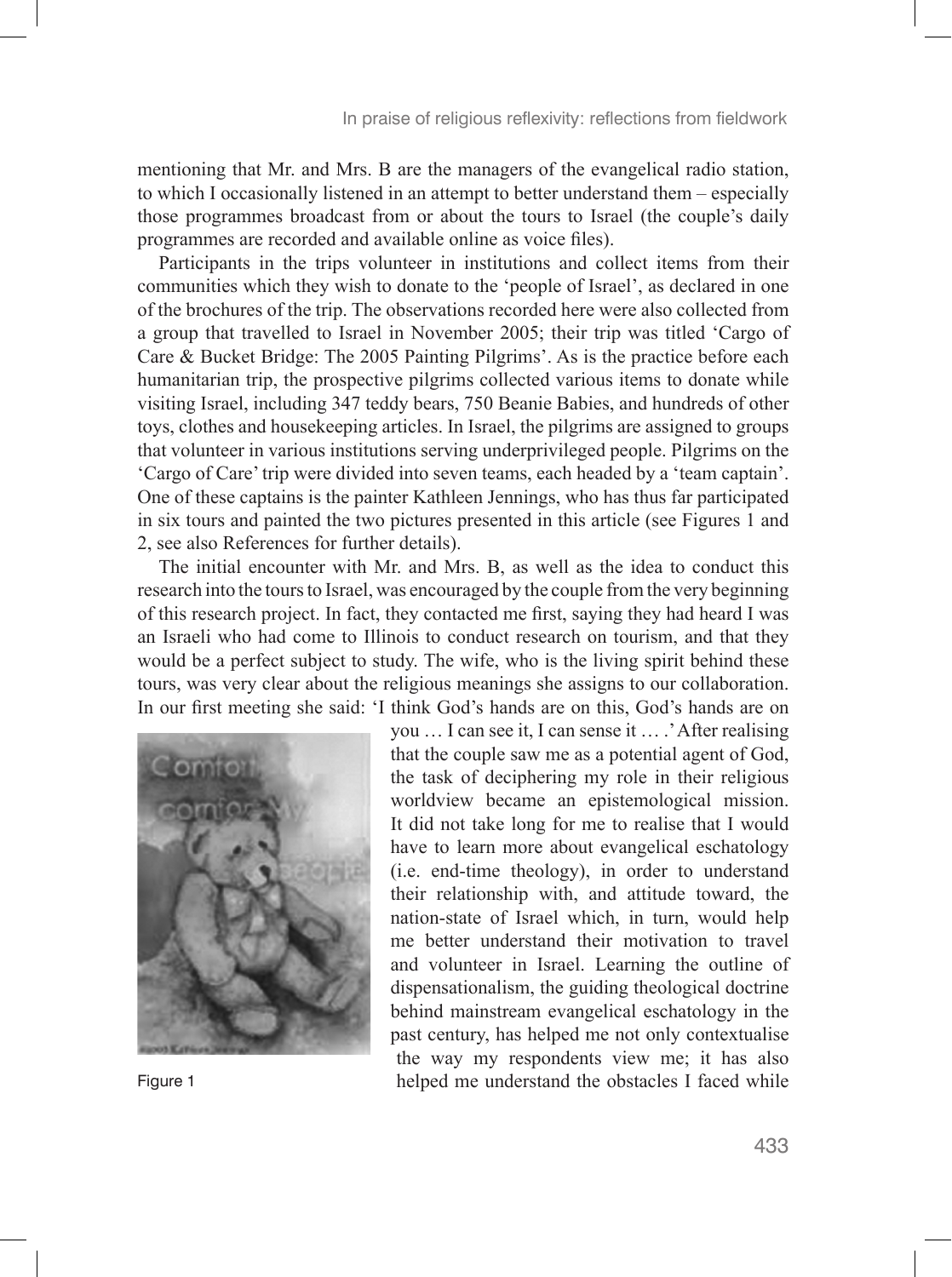trying to gain entry into the fieldwork and establish a rapport based on trust with my informants.

# **Understanding my role in the dispensationalist worldview**

In order to understand my role in the worldview of my key informants, it would be useful to go back to the doctrine of dispensationalism. Darby, who stressed the Jews and their role in the world's future, suggested that after the restoration of the Jews in Israel, the Antichrist (a figure from the prophecies in the Book of Revelation) would come to power and lead the world into a war between believers and non-believers in Christ (this war is known as the Battle of Armageddon, a site located in Northern Israel). As reflected in Mrs. B's answer, before this battle, during the second arrival of Christ only a small number of Jews (144 000) will be able to recognise him as the Messiah, and they will be harshly rejected by the vast majority of the Jewish people. Later on, a short period of judgements and punishments, also known as the Great Tribulation<sup>1</sup> or the Time of Jacob's Trouble, will begin, and all those who are not true believers in Jesus will remain on earth to suffer during this period. The true believers will be raptured<sup>2</sup> (i.e., lifted into the air/heaven to meet Christ) and will not undergo this suffering. Only about one third of the Jewish people will survive to realise that the rejected 144 000 Jews, who accepted Jesus at the beginning of the Great Tribulation, were actually right, and will join the church.

The negation of replacement theology was clearly stated by the people of Illinois as one of the core reasons behind these tours. In one of my e-mails to Mrs. B., I asked her about her theological view in this regard, and she wrote:

We align ourselves with many of the dispensationalist doctrine, but not fully … I believe that the rapture will come first (i.e., that Yeshua will meet those who love Him in the air), that the antichrist will call himself G~d (and I never have read in the Bible or anywhere else that he'd be Jewish) and set himself up in the Temple, that will have been built there. (By the way, this is the time period when I believe that the Jewish people in Israel will flee to Petra, to escape what's to come, i.e., the time of Jacob's trouble, two periods of 3.5 years.) Then Yeshua, King of Kings and Lord of Lords returns to earth to set up His kingdom. He returns with all the saints before, including Abraham, Jacob, Joseph, Moses, David, Isaiah, etc, etc, etc, as well as those who believe in Yeshua and who came after Yeshua's birth, death and resurrection (like me).

The premillennial worldview is clearly reflected in Mrs. B's answer to me. The premise of this interpretative approach of the Bible is that God did not abandon his chosen people (i.e. the Jews), and therefore Christians should not be seen as God's new Israel but as the biblical gentiles. According to Mrs. B. this was the reason most people in the churches I attended during the fieldwork were so eager to speak to me.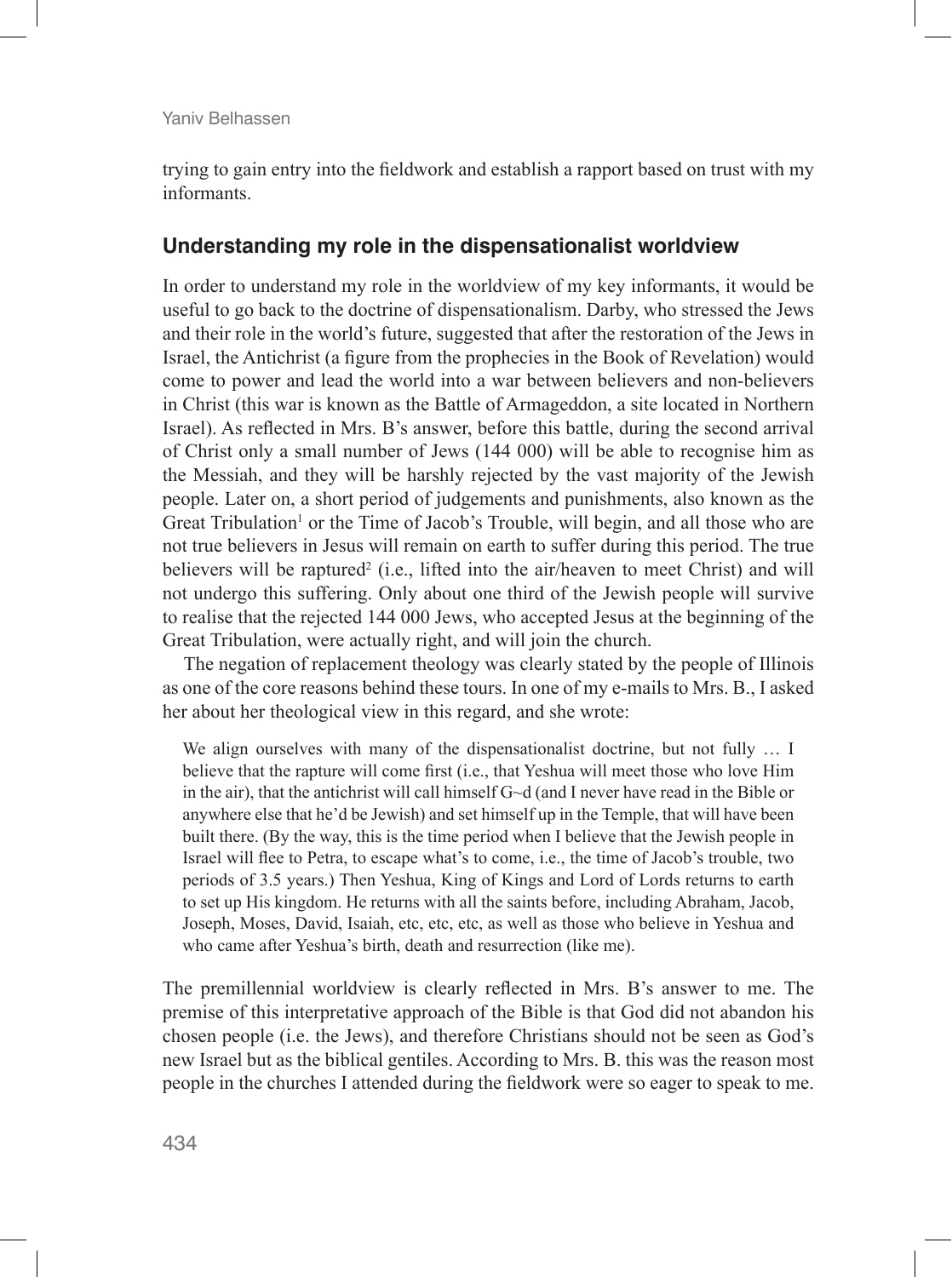With this in mind, I realised that for dispensationalist evangelicals, my religious affiliation played a significant role in their willingness to cooperate with me, either because they viewed Jews as playing a key role in their eschatology or (in the case of lay people who are not familiar with the details of the dispensationalist doctrine) simply because they were interested in meeting an Israeli Jew who lived in the land where Jesus is going to show up eventually. In any case, I came to realise that in this fieldwork, respondents were overly willing to cooperate with me as a researcher. As an Israeli Jewish Ph.D. student, I play a role in the worldview of the people I study or, as Mrs. B. puts it, I 'have a part in God's plan'. More specifically, as an Israeli academic, I can potentially be a part of the 'new generation' in Israeli academia who will eventually realise and reveal the role of the 'gentiles', in general, and the role of evangelical 'humanitarian pilgrimages', in particular, in the existence of the State of Israel.

Further evidence of the divine role I might play in the evangelical theological worldview was provided in one of the sermons held at a Midwestern church one Saturday evening. In this sermon, Israeli society and the Israeli academia, in particular, were blamed for not paying tribute to the central role of Protestantism in Israeli history. The lecturer provided a survey of historical Protestant contributions to the existence of the nation-state of Israel. He also connected these contributions to biblical visions, citing the books of Jeremiah, Ezekiel and Isaiah, presenting Protestants as the biblical 'gentiles' in 'God's plan' to bring the 'chosen people' back to their land. He ended his historiography of the state of Israel on an optimistic note, when he called attention to a new trend in Israeli academia, in which he claimed that 'they' (Israeli-Jewish scholars) had begun to come to the inevitable conclusion that the traditional story of Zionism failed to fully explain the existence of Israel, due to



the lack of references to the role of the (mostly Protestant) gentiles in the creation of modern Israel (Merkley 1998).

# **Obstacles to an authentic relationship with my subjects**

My presence in churches in pre- and posttrip meetings posed some ethical and methodological challenges, as I attempted to get closer to my participants, despite our difference. My status of 'unbeliever', the expectation on me to join the songs, the expectation from me to represent Israel, to represent Judaism, turned the churches into ethnographic sites in which Figure 2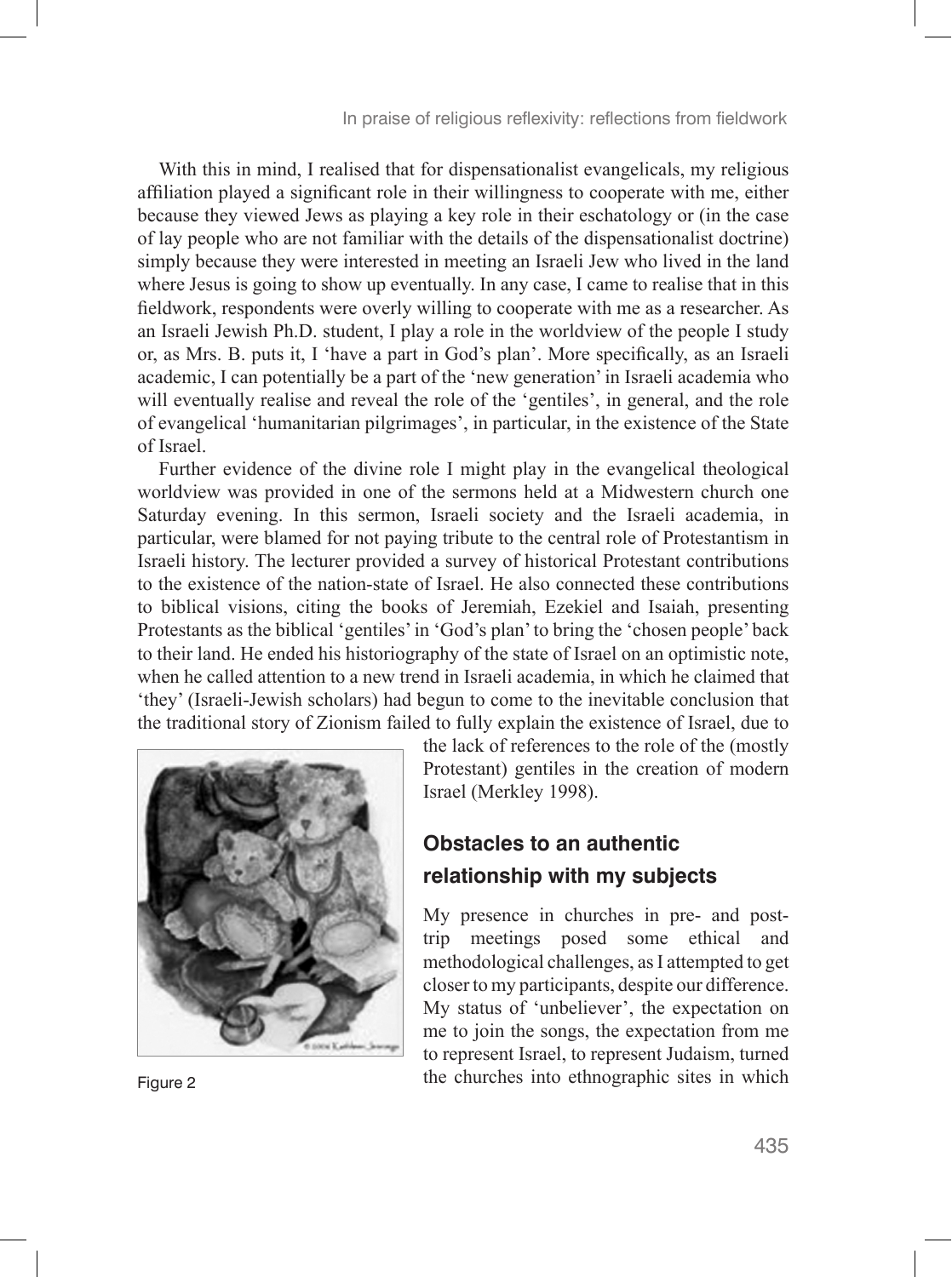I did not feel at ease. Through these encounters with the tourists in their churches before the trips, I wanted to better understand if what I had read about them was a true description of their faith; I wanted to understand their motivations for travelling to Israel. In post-trip meetings I wanted to see what impact their visit had on them and to hear them speak about formative moments on their journey. At times, in the homes and churches of the tourists, I felt like 'the Other'; I felt like the peculiar tourist who is gazed upon by the host community. Although I knew I could not be a full participant in this research, I could not be a full observer either – they would not let me be one. Instead, I decided to develop a relationship with my subjects and their ideology. In my attempt to forge an authentic relationship with them, despite the evident challenges, I encountered three interrelated obstacles:

First of all, my early visits to the churches made me realise that the fact that I was a 'non-believer' could spark theological conversations which embarrassed and bothered me. During these visits, I also met some Jews who had joined the churches and were very curious about my religious intention to study evangelical pilgrimage. Like them, most of the people I met in the churches were curious about my religious orientation and 'my relationship with Jesus'. I understood that since both my religious affiliation and my nationality would play a significant role in these people's willingness to cooperate with me, and would also have a significant impact on the way they communicated with me, it would be problematic to base my research on accidental encounters in churches where conversations usually deal with faith and spirituality. Usually, I told them the truth – that I was a non-believer – although, at times, I changed the subject of the conversation. I realised that talking about my faith not only embarrassed me, but also made the other side quite suspicious of my motives to sit in churches and talk to them.

Secondly, since the issue of evangelical tours has been discussed in the literature mostly in a political context (see Halsell 1986; Sizer 1999; Wagner 1998; Weber 2004), I realised that discussions about political issues could not be avoided. I wanted to engage openly in political discussions with the people I met, in order to understand the extent to which they were aware of the political aspects of their tour. When I questioned someone face to face about politics, or when politics somehow surfaced in the conversation, I realised that I was expected to share my own view on the subject. As an Israeli, I found their understanding of the Israeli position in the ongoing Israeli–Arab conflict very appealing. This feeling was intensified in the summer of 2006, during the crisis in the Middle East between Israel and Lebanon, when the local evangelical community participated in a support gathering for the State of Israel, held at a local synagogue, to which I was invited by Mrs. B. While the international media tended to portray Israel as war-thirsty state, which led many liberals to criticise it for its reaction against Hezbollah and Lebanon, the evangelicals I studied remained supportive of Israel and the tours to Israel were never cancelled.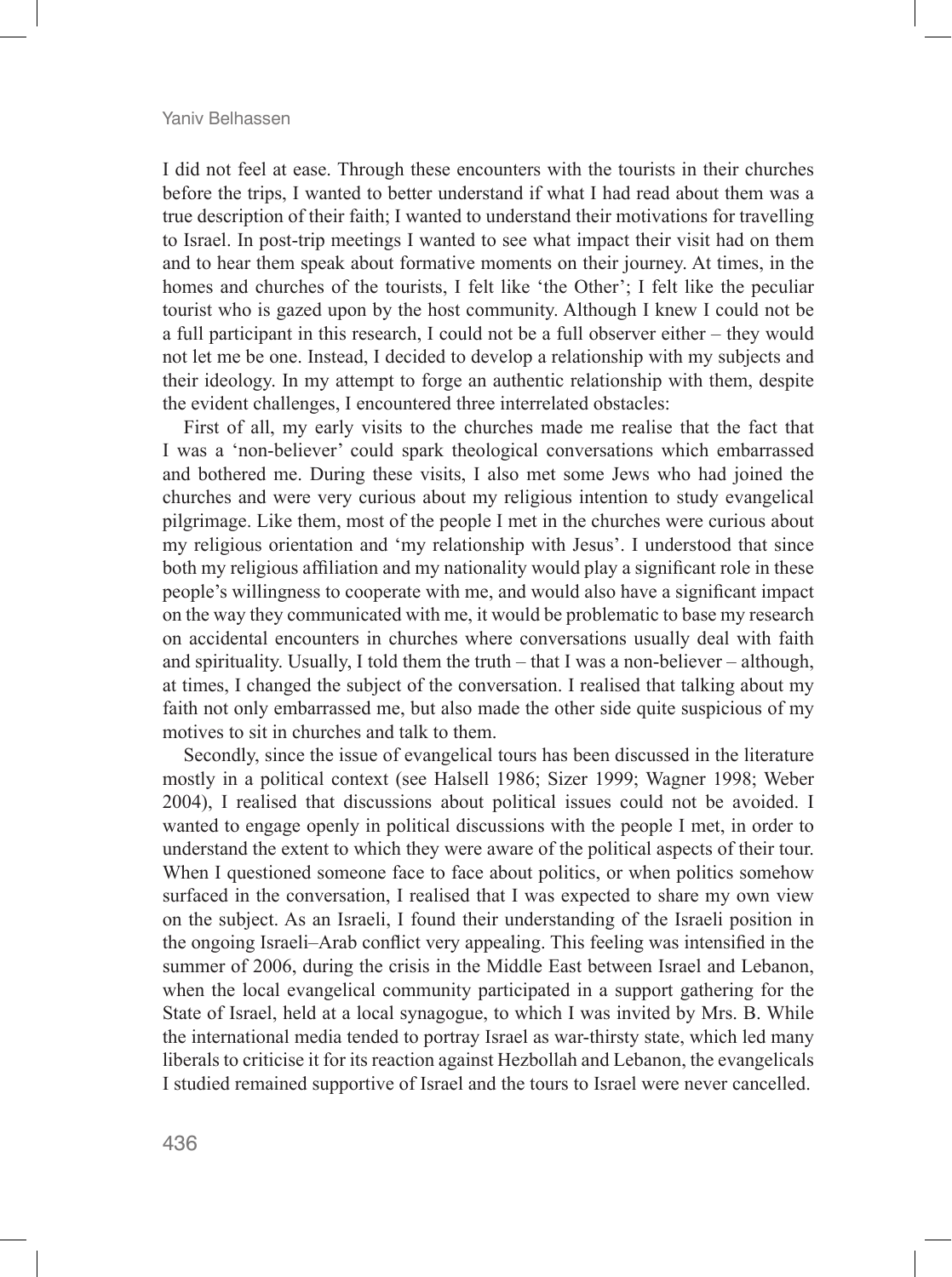Both the language and the behaviour of my respondents have a Zionist appearance; in fact, similar volunteering tours are also organised by various Jewish communities around the world who supposedly share with the evangelicals such Zionist zeal. For me, as a Zionist (i.e. one who supports the idea of a Jewish homeland), this similarity poses a real challenge. On one occasion, I was even requested, without any preparation, to come to the stage and sing the Israeli anthem with playback music, at the end of the meeting. Despite my scepticism, I found that I could not remain indifferent to the evangelicals' understanding of Israel's position in the ongoing conflict with the Arab world, or to their humanitarian projects in Israel. The process of realising that my evangelical respondents' reasons for supporting Israel did not entirely fit with my worldview, and that they sometimes directly contradicted it, was not an easy one because it forced me to silence my voice where I felt I had a moral obligation to explain the alternative position. For example, some key informants strongly oppose the notion of territory for peace – a notion that I do not reject. This disagreement on territorial issues highlighted yet another distinction between me and my respondents. As opposed to them, I believe that the existence of Israel should be founded on a moral, rather than a biblical imperative. While travelling with one of the groups in Jerusalem, I tried to voice my view that Jerusalem's holiness was not a sufficient argument for refusing to negotiate about its future. Such opinions, although not clearly presented to the pilgrims during the tour to Jerusalem, put me at odds with most of my respondents.

Thirdly, during the face-to-face encounters in the churches, I was also quite confused by the realisation that the people I studied might wish to convert me. I quickly learned that this was also a common critique in Israel against the supportive attitude of the Israeli government toward the growing number of evangelical pilgrims. Thus, I believed that understanding this complexity at the personal level might advance my understanding of the broader phenomenon I was studying. Historians Yaakov Ariel (2000) and Timothy Weber (2004) agree that this is the theological explanation for the paradox inherent among evangelicals who seek to spread dispensationalism among the Jews before the Great Tribulation, i.e., to convert them or to leave them in the state of 'unbelief', as the dispensationalist outline suggests most of them will be in when Jesus comes. They solve this dilemma by pointing out that those who hold the dispensationalist worldview assume that only a small number of Jews will be converted to Christianity, but at least some of them (144 000) will be able to understand the events correctly, due to their previous exposure to dispensationalism. This, as implicitly explained to me by key respondents on several occasions, was my role. Of course, they would be more than happy if I 'accept Jesus as my personal saviour', but this was not the only reason they wanted to share their worldview with me. Potentially, I could be one of those 144 000 Jews who would be able to recognise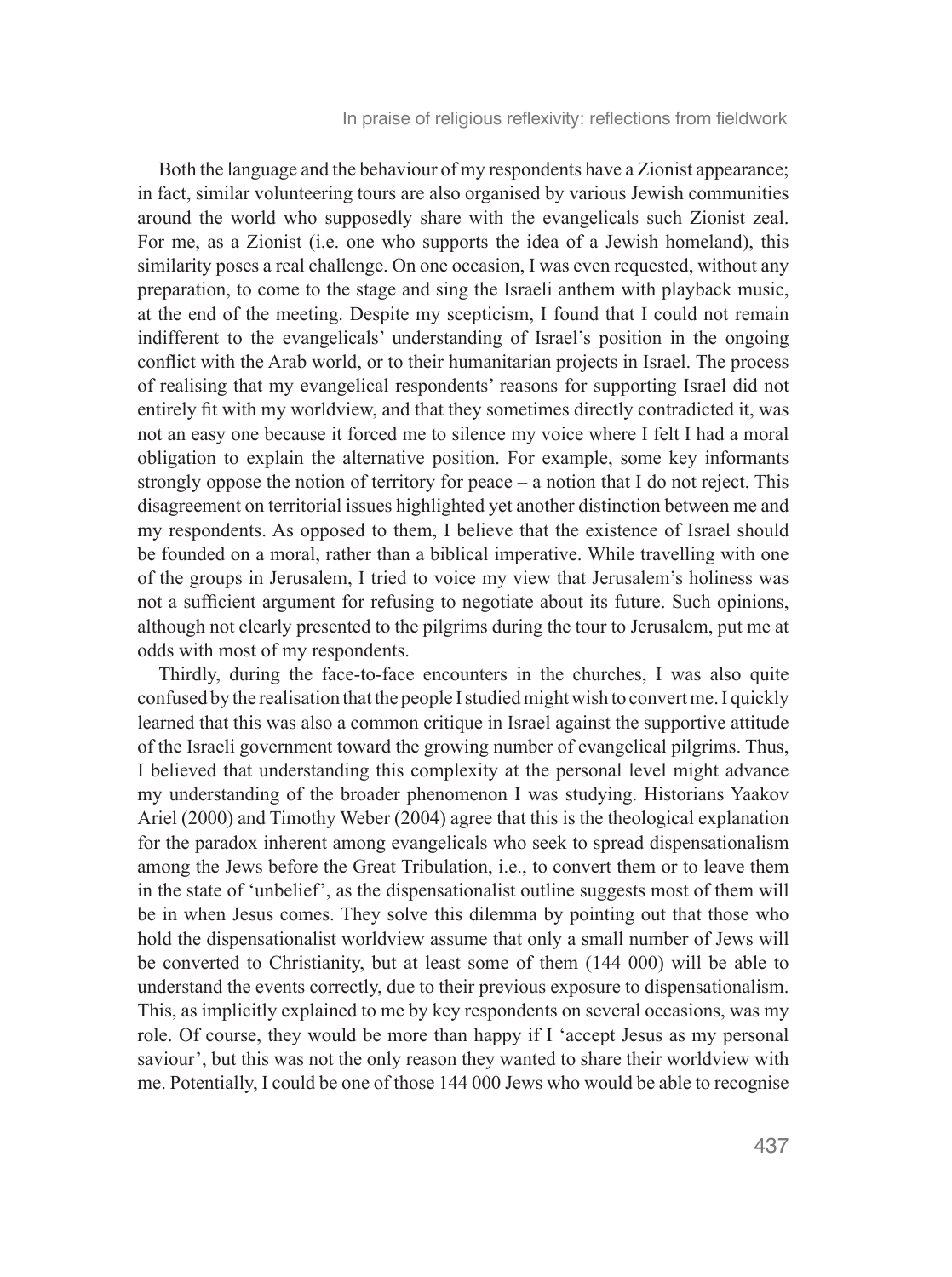Jesus; at the very least, I could spread awareness of the dispensationalist doctrine among other Jews.

### **Discussion**

This article illustrates why and how a theologically reductionist analysis of the relationship between researcher and those researched is a valuable analytical device, despite its obvious limitations as a narrow examination of human interactions. In doing so, I seek to expand the reflexive capacity of researchers by drawing on a unique example of the way religious reflexivity can advance researchers' own understating of the manner in which their relationship with the religious people they study influences the trajectories of their research, and their own understanding of the religious phenomenon they examine. The premise of this article is that conducting and writing social research is a cultural act that has some performative quality. Engagement with methodological issues as reflexivity is an invitation to glance at the backstage of the research show. I conclude this article with a twofold discussion on the limitations of the reductionist analysis, and on the extent to which such analysis should be presented in final research reports.

To begin with, like any other reductionist approach in social sciences, theological reductionism has some limitations, the main problem being that it uses a single lens to analyse and understand social and personal issues that are much more complex; it ignores the cultural, political and circumstantial issues that also affect the relationship between researchers and the people they study. Research on evangelical tourism to the Holy Land already uses reductionist logic to explain the political agenda of such tours (Halsell 1986; Wagner 2003). By offering theological reductionism as an analytical tool to decipher the relationship between me and my respondents, my intention is not to advocate for a reductionist logic to analyse evangelical actions, political agenda or behaviour while travelling in Israel. Such logic usually obscures the way other forces shape how evangelicals construe meaning during their travel experience (in another publication I offer a contextualised approach to the study of pilgrim experience, as opposed to the reductionist mode of analysis advocated in the current study [see Belhassen 2009]).

Being religiously reflexive during and after fieldwork is an exercise that demands a high level of self-consciousness and for us to acknowledge that our religious affiliations and beliefs influence our scholarship. And if this is the case, the next question would be to what degree social researchers should write about these issues while reporting on their findings. My answer to this debate would be a practical one, and it concerns the rhetoric nature of the knowledge we produce. Writing reflexively about our own beliefs and religious affiliations should appear in the research report only to the extent that it serves the argument we are making.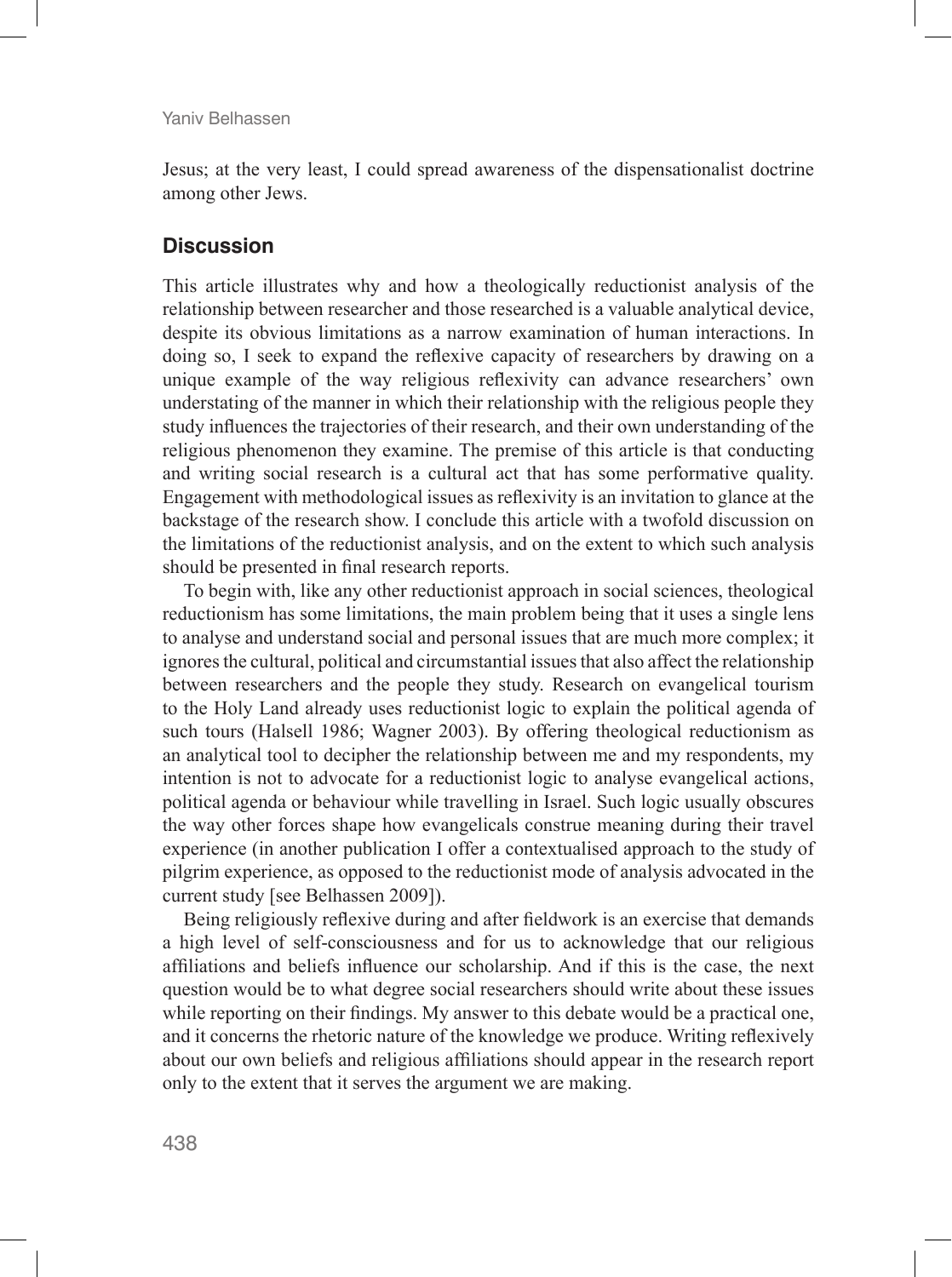Another concluding point from the abovementioned accounts is that my religious identity has not only impacted my research by influencing the way I gather data and the analysis I produce; it has also powerfully shaped the way I am viewed by my respondents, positively impacted their willingness to cooperate with me, and forced me to negotiate on some challenging ethical territory, as I have repeatedly had to face the question of how much of the other aspects of my identity (e.g., liberal and secular political orientation) I should reveal to participants. Being reflective about all these issues and coming to understand how my identity has led me to develop a complex relationship with their ideology of Christian Zionism will render me better equipped to produce balanced research reports that will neither belittle nor glorify my respondents and their worldview.

Nevertheless, even as one who fully acknowledges the value of this exercise when studying religious issues, as this article hopefully illustrates, the current article does not provide an answer to the question of whether extensive reflective accounts should always be explicitly provided with research reports. Critics of the reflexive mode of writing would say that such a style focuses on the researcher instead of the phenomenon under observation and, therefore, would be considered self-indulgent. While I do not necessarily fully agree with this estimation, I do see many practical constraints to the inclusion of lengthy reflective accounts in research reports. Perhaps the most obvious of these is that this mode of writing is still not accepted in all research circles. Some structural constraints to presenting religious reflexivity in research reports can and should be overcome, however, such as the eschewing of first-person prose, as these constraints seem to serve only ideological rather than practical purposes. While writing a research report in the first person and discussing one's own religious stance and affiliation as a useful resource for understanding the data does not necessarily verify the quality of the research, neither does writing it in the third person necessarily guarantee 'neutrality' or 'objectivity'. The acknowledgement of our own beliefs/ideologies/opinions can be exercised explicitly when presenting our research in public (i.e., in classes, conferences or the media), since all intellectuals should be reflexive regarding their role in society and their status as experts in the public's perception.

#### **Acknowledgements**

I would like to thank Carrie Burns, Kellee Caton, Carla Santos and Thomas Schwandt for the many valuable discussions that helped me in taking a reflexive stance toward this fieldwork. I would also like to thank Andrew Causey for his suggestions and comments on earlier versions of this article.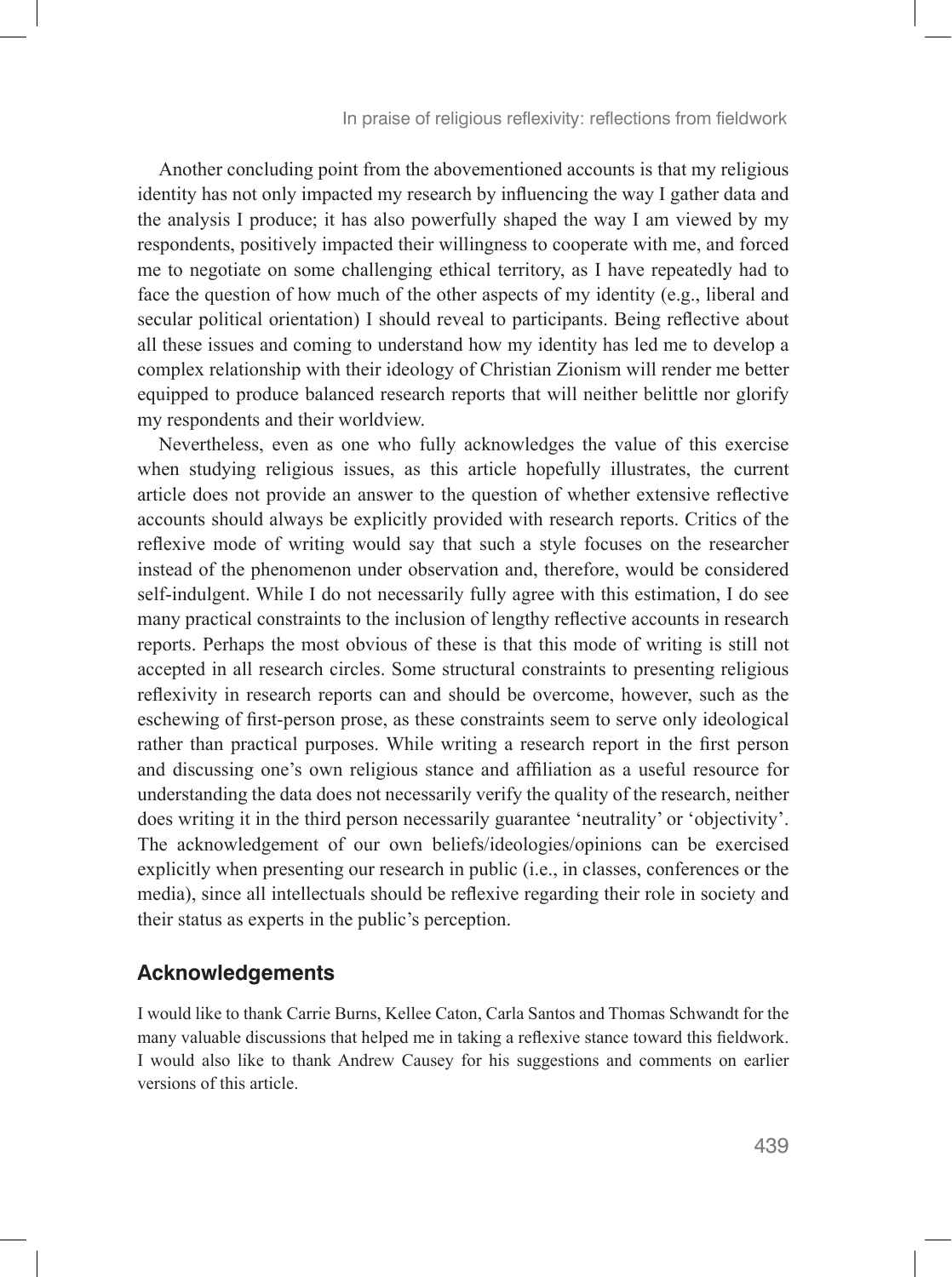#### **Notes**

1. The term 'Great Tribulation' derives from the prophecy described in Mathew 24: 21.

2. Darby based his assumption regarding the rapture on Thessalonians 4: 16–17. However, this idea is also claimed to be part of a private revelation that Darby had.

### **References**

- Alvesson, M. and K. Skoldberg. 2000. *Reflexive methodology: new vistas for qualitative research*. London: Sage.
- Ariel, Y. 1989. An American initiative for a Jewish state: William Blackstone and the petition of 1891. *Journal of Israeli History* 10(2): 125–137.

Ariel, Y. 1991. *On behalf of Israel: American fundamentalist attitudes towards Jews, Judaism, and Zionism, 1865–1945*. Brooklyn, NY: Carlson Publication.

Ariel, Y. 2000. *Evangelizing the Chosen People: missions to the Jews in America, 1880– 2000.* Chapel Hill: University of North Carolina Press.

- Atkinson, P., A. Coffey and S. Delamont. 2003. *Key themes in qualitative research*. Walnut Creek, CA: AltaMira Press.
- Baronov, D. 2004. *Conceptual foundations of social research method*. Boulder, CO: Paradigm.
- Belhassen, Y. 2009. Fundamentalist Christian pilgrimages as a political and cultural force. *Journal of Heritage Tourism* 4(2): 131–144.
- Caroll, J. 2002. *Constantine's sword: the church and the Jews.* New York: Mariner Books.
- Caton, K. 2007. All in favor say 'I': a case for centering the tourism researcher in the research endeavor. *Proceedings from the 2nd International Critical Tourism Conference*, Split, Croatia.
- Cohen, A.P. 2007. Self-conscious anthropology. In *Ethnographic fieldwork: an anthropological reader*, ed. A.C.G.M. Robben and J.A. Sluka, 221–241. Malden, MA: Blackwell Publishing.
- Comte, A. 1896. *The positive philosophy.* Trans. H. Martineau. New York, NY: Calvin Blanchard.
- Denzin, K.N. 1997. *Interpretive ethnography: ethnographic practice for the 21<sup>st</sup> century.* Thousand Oaks, CA: Sage.
- Garfinkel, H. 1967. *Studies in ethnomethodology*. New Jersey, NJ: Prentice-Hall.
- Gray, A. 2003. *Research practice for cultural studies: ethnographic methods and lived cultures*. London: Sage.
- Griffith, R.M. 1997. *God's daughters: evangelical women and the power of submission*. Berkeley, CA: University of California Press.
- Hall, C.M. 2004. Reflexivity and tourism research: situating myself and/with others. In *Qualitative research in tourism methodologies, epistemologies and methodologies*, ed. J. Phillimore and L. Goodson, 137–155. London: Routledge.
- Halsell, G. 1986. *Prophecies and politics: militant evangelists on the road to nuclear war*. Westport, Conn.: Lawrence Hill.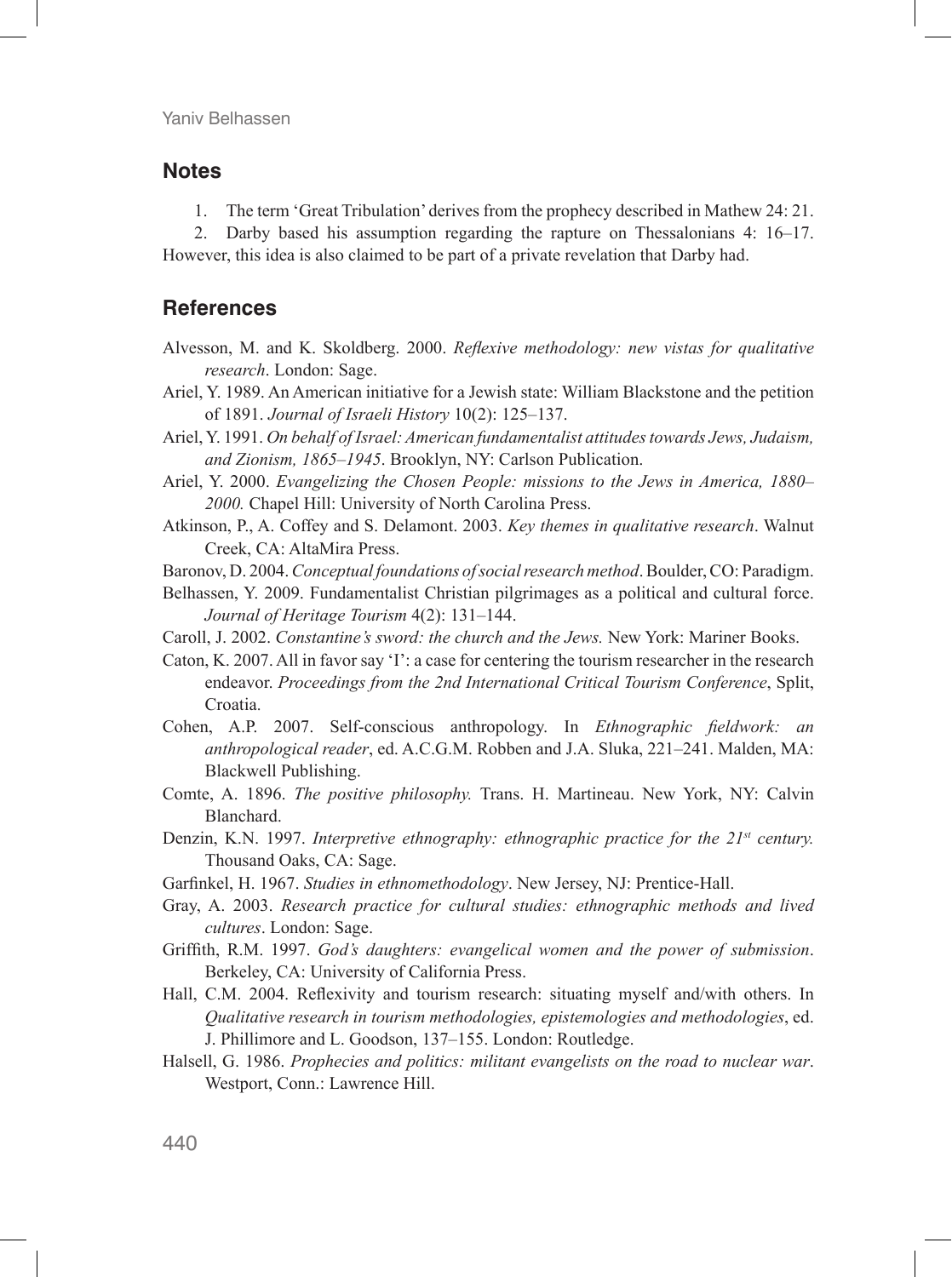- Jennings, Kathleen (artist). 2003. Jingi Bear's Journey [painting]. Mahomet, Illinois. http:// www.watchmanonthewall.com/portfolio/work/1 (accessed 10 January 2011).
- Jennings, Kathleen (artist). 2006. Heart to Heart from a Servant's Heart [painting]. Mahomet, Illinois. http://www.watchmanonthewall.com/portfolio/work/21 (accessed 10 January 2011).
- LeCompte, M.D. 1999. *Researcher roles and research partnerships: ethnographer's toolkit*. Walnut Creek, CA: AltaMira Press.
- Lincoln, Y.S. and E. Guba. 1985. *Naturalistic inquiry*. Thousand Oaks, CA: Sage.
- Macbeth, D. 2001. On 'reflexivity' in qualitative research: two readings, and a third. *Qualitative Inquiry* 7(1): 35–68.
- Marsden, G.M. 1980. *Fundamentalism and American culture*: *the shaping of twentiethcentury evangelicalism, 1870–1921*. New York NY: Oxford University Press.
- McGinn, B. 1979. *Visions of the end*. New York: Colombia University Press.
- Merkley, P.C. 1998. *The politics of Christian Zionism, 1891–1948*. London: Frank Cass Publishers.
- Ostow, M. 1990. The fundamentalist phenomenon: a psychological perspective. In *The fundamentalist phenomenon: a view from within; a response from without*, ed. N.J. Cohen, 99–125. Grand Rapids, MI: Eerdmans.
- Patton, M.Q. 2002. *Qualitative research and evaluation methods*, 3rd edition. Thousand Oaks, CA: Sage.
- Phillimore, J. and L. Goodson, eds. 2004. *Qualitative research in tourism methodologies, epistemologies and methodologies*. London: Routledge.
- Pragai, M.J. 1985. *Faith and fulfilment: Christians and the return to the Promised Land*. London: Valentine Mitchell.
- Riley, R.W. and L.L. Love. 2000. The state of qualitative tourism research. *Annals of Tourism Research* 27(1): 164–187.
- Sandeen, E.R. 1967. Toward a historical interpretation of the origins of fundamentalism*. Church History* 36(1): 66–83.
- Sandeen, E.R. 1970. *The roots of fundamentalism*. Chicago: University of Chicago Press.
- Saukko, P. 2002. Studying the self: from the subjective and the social to personal and political dialogues. *Qualitative Research* 2(2): 244–263.
- Saukko, P. 2003. *Doing research in cultural studies: an introduction to classical and new methodological approaches*. London: Sage.
- Schwandt, T.A. 2001*. Dictionary of qualitative inquiry*, 2nd edition. Thousand Oaks, CA: Sage.
- Sizer, S. 1999. The ethical challenges of managing pilgrimages to the Holy Land. *International Journal of Contemporary Hospitality Management* 11(2/3): 85–92.
- Stark, R., L.R. Iannaccone and R. Finke. 1996. Religion, science, and rationality. *The American Economic Review* 86(2): 433–437. Papers and Proceedings of the Hundred and Eighth Annual Meeting of the American Economic Association San Francisco, CA, 5–7 January.